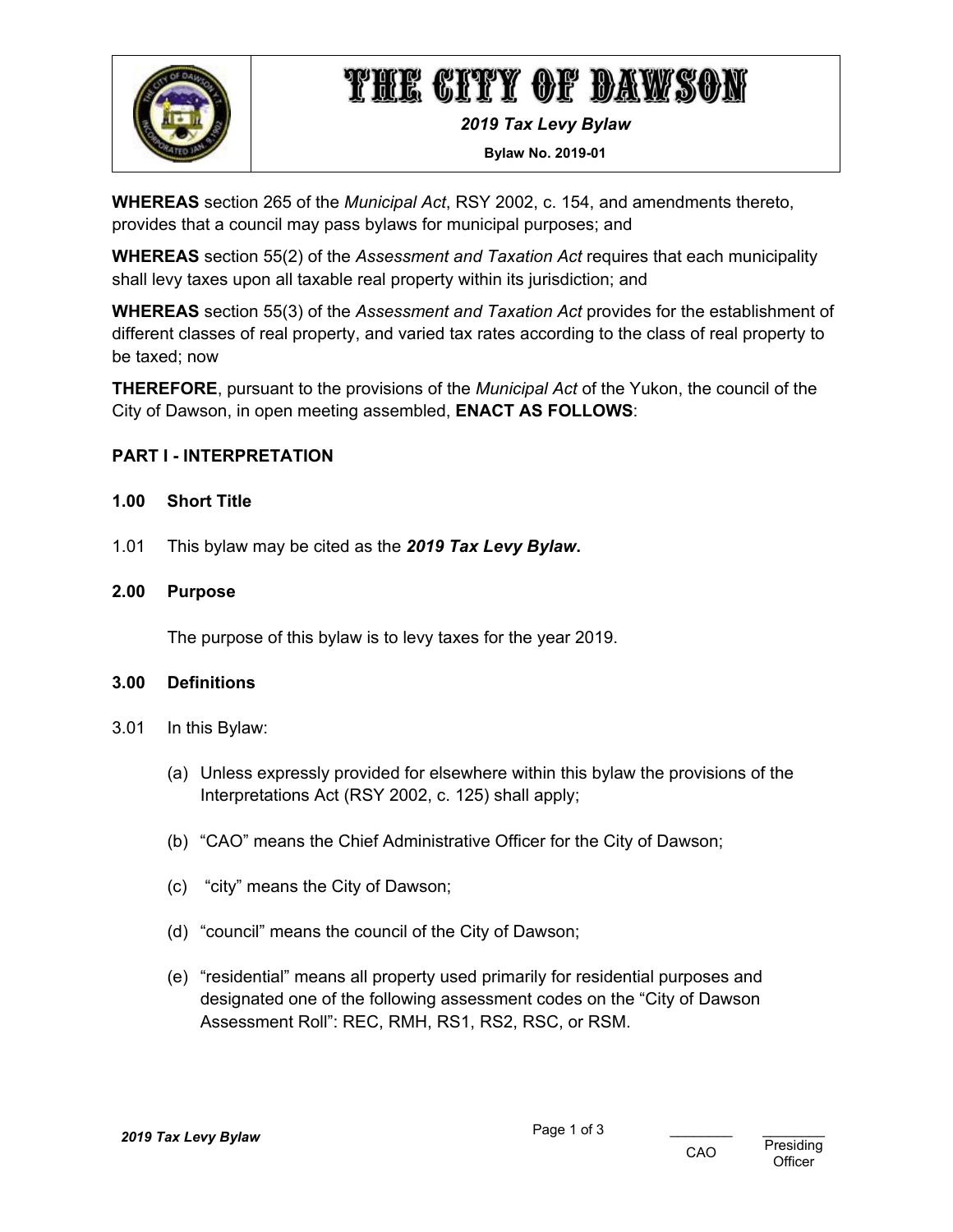

## THE CITY OF DAWSON

*2019 Tax Levy Bylaw* 

**Bylaw No. 2019-01** 

(f) "non-Residential" means all property used primarily for commercial, industrial and public purposes and designated one of the following assessment codes on the "City of Dawson Assessment Roll": CG, CMC, CMH, CML, CMS, INS, MHI, MSI, NOZ, OSP, PI, PLM, PRC, or QRY.

## **PART II – APPLICATION**

## **4.00 Tax Rates Established**

- 4.01 A general tax for the year 2019 shall be levied upon all taxable real property in the City of Dawson classified "non-residential" at the rate of 1.85 percent.
- 4.02 A general tax for the year 2019 shall be levied upon all taxable real property in the City of Dawson classified "residential" at the rate of 1.56 percent.

### **5.00 Minimum Tax**

- 5.01 The minimum tax for the year 2019 on any real property classified "residential" shall be eight hundred dollars (\$800.00) except for real property with a legal address in West Dawson where the minimum tax shall be three hundred and fifty dollars (\$350.00).
- 5.02 The minimum tax for the year 2019 on any real property in the City of Dawson classified "non-residential" shall be eleven hundred dollars (\$1,100.00).

## **PART III – FORCE AND EFFECT**

### **6.00 Severability**

6.01 If any section, subsection, sentence, clause or phrase of this bylaw is for any reason held to be invalid by the decision of a court of competent jurisdiction, the invalid portion shall be severed and the part that is invalid shall not affect the validity of the remainder unless the court makes an order to the contrary.

### **7.00 Bylaw Repealed**

- 7.01 Bylaw 2018-04, and amendments thereto, are hereby repealed.
- 7.02 All previous year's tax levies as presented in property tax notices from the City of Dawson shall continue to apply.